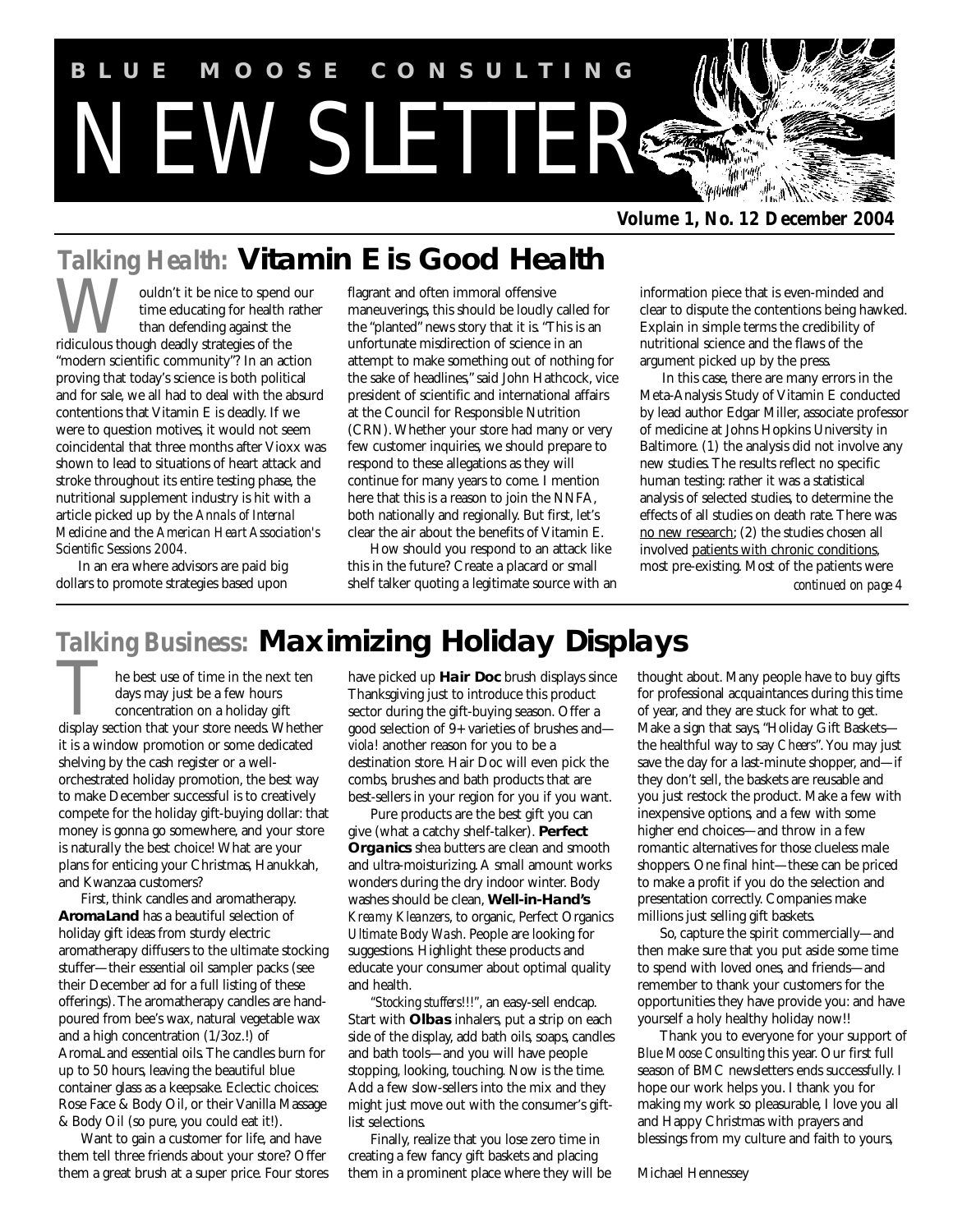

### **10 FINAL DAYS TO SAVE Fall Promotion until Dec 10 BIG FALL SAVINGS PLUS FREE GIFT**

**Buy (4) of any selected Bluebonnet cold season items and receive (1) free**, AND **get (5) SKUs from the list, at 4 + 1, and get (1) 16 OZ BLUEBONNET SILVER BULLET THERMOS FREE**. Look for the savings mailer!

**Super products:** Super Vita CoQ10 multi, Mega Bio-C 1000 Vcaps, Super Quercetin Vcaps, Zinc Lozenges, CoQ10 60 mg softgels, Vegetarian SOD Vcaps, Glucosamine Chondroitin plus MSM Vcaps, MaitakeGold® Vcaps, Olive Leaf Vcaps, Echinacea-Goldenseal Vcaps.

### *New Products*

*rhodiola rosea*—[# 1387] finally available: the best and worth the wait. 60 caps 200 mg Vcaps 3% rosavins, 1% salidrosides 8.25- \$16.50

Soy packets of *Super Earth® soy protein powder* are soon available—super tasting !!

Toasted French Vanilla (#1503) and Natural Chocolate Truffle (#1507) 8 pak—\$1.49 retail

### *shipping in January: Whey powder in two flavors*

Natural Chocolate Blitz + Vanilla Blast 1.1 lb canisters

*Albion*—8 mineral formulas are being changes to Vcaps Dec 01

*Bluebonnet thanks everyone for their support in 2004 !*



**Super Echinacea***®* Capsules have replaced the Super Echinacea*®* tablets so Super Echinacea*®* in Vcaps are available now!! a new product with new UPC code.

### **New product announcement**

Pharma Kava*®* six pack counter display **INTRODUCTORY DISCOUNT 20% OFF IN DECEMBER** item # KKAVA01 (UPC code) 090700003975

WHSL \$40.50 MSRP each = \$13.50

# **December Promotion REST & RELAXATION SPECIAL 20% OFF**

Pharma Kava*®* liquid extract and capsules

- St. John's wort
- Good Mood Tonic*®*
- Valerian— liquid extract and glycerite
- Relaxing Sleep tonic*®*

Children's Echinacea*®* Glycerite Super Echinacea*®* Super Echinacea*®* Caps –NEW!! Echinacea root Echinacea Glycerite

*Herb Pharm thanks everyone for their support in 2004!*

Not represented by BMC in NJ, NC



**NORDIC NATURALS** 

By popular demand. Nordic Naturals will be introducing larger sizes In January, look for 120 size of two best selling products: Omega-3 and Complete Omega

# **December sales ALL COD LIVER OIL PRODUCTS 15% OFF**

with its natural source of vitamins A & D, cod liver oil is a perfect promotion for December

Liquids: orange, peach and plain. Capsules. Single-serving paks.

Endcap and let the cod liver oil sales flow…

*Nordic Naturals thanks everyone for their support in 2004!*

# NEWTON homeopathics

Always safe, always effective.

# **Tis the season, the Flu season that is! TIME FOR THE NEWTON SOLUTION**

### **Now Available:**

- the 2004 OTC Nosode Remedy (10x)
- Newton  $# 5$  Flu Remedy (the  $# 5$  has the influenza nosode inside)

flu #5 has the influenza nosodes—influenza 2004 nosodes over-the-counter. 10x

## **November Sales:**

*Thru December 23,* **ALL PELLETS—30% OFF**

### **15% OFF**

- Prime HgH—6 or more
- Dental Gum Care—6 or more

### *Also—***15% LINE DRIVE**

—not applicable with any other discount —sales does not apply to single remedies

*Newtons thanks everyone for their support in 2004!*

Not represented by BMC in PA, NJ Not represented by BMC in NC, WV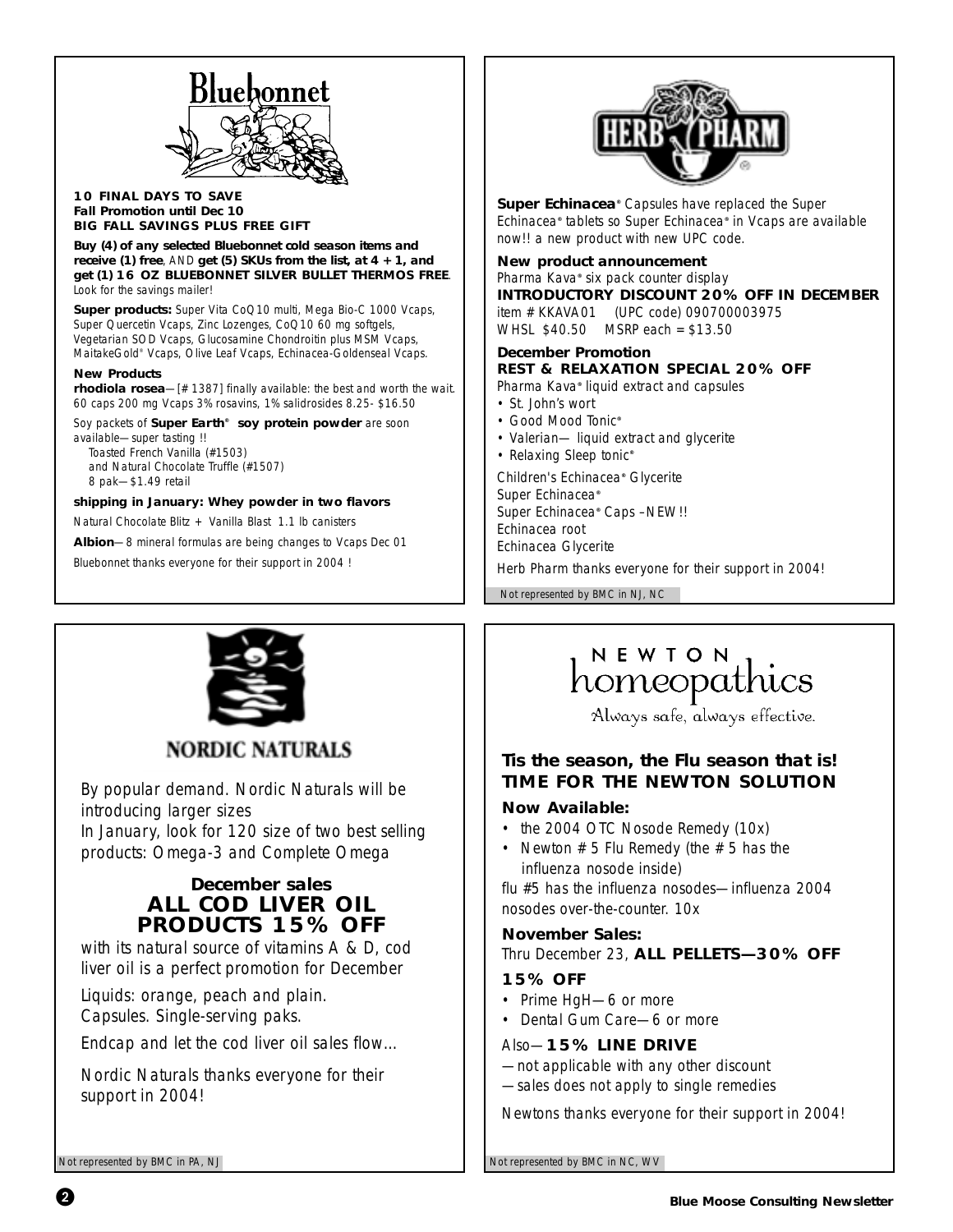AlocLif

**Aloe is a hot commodity again. Aloe Life's sales are skyrocketing.** Are you participating in this hot trend the re-emergence of the miracle plant? Regional radio programs support the premise that aloe enhances nearly every health protocol. Aloe is most important for the most difficult health problems. It has been a good year for Aloe Life in this region—stock and see.

### **Learn aloe to help your customers more:**

—Did you know that Whole Leaf Aloe Vera by Aloe Life is an **Herbal Bitter** encouraging natural flow of HCL into the stomach for increased absorption of protein and all minerals?

—Did you know that Whole Leaf Aloe Vera by Aloe Life has **natural occurring Sterols** that help to balance one's immune system, as with auto-immune conditions?

—Did you know that Whole Leaf Aloe Vera Skin Gel by Aloe Life contains natural growth factors called Gibberellins thought to be responsible for stimulating new cell growth and reversing scars?

Customers love what Aloe Life provides…

Aloe Life bodycare products are proven sellers as well: face & body lotion, body heat, healing skin gel, personal lubricating gel

*Aloe Life thanks you for your support in 2004!*



Perfect Organics is being recognized as a leader with the cleanest organic ingredients panel on the market.

Leading stores are carrying and selling all products well the consumer wants purity.

### Begin carrying now: **10% OFF ENTIRE OPENING ORDER FOR NEW ACCOUNTS**

*Ultimate Body Wash, Ultimate Body Scrub, Shea Butter, Lip Balm, and Perfection Cream*

*Body Scrubs* now have a new beautiful and eye-catching label

### Just how hot?: **sales increased in this region by 400% in November**

Catch the holiday purchaser who wants to get the best product as a gift

*Perfect Organics thanks everyone for their support in 2004!*

 $WELL-IN-HAND<sup>®</sup>$ 

Just in case there should be any stress during this busy season…

# **DECEMBER SALES 10% OFF**

Sleep Rescue*®* cobalt bottle

Sleep Rescue*®* Counter Display:

- 6 Sleep Rescue Cobalt bottle
- 6 Sleep Rescue Roll-ons
- 12 Trial Vials

## **"Our problems are smaller when we are rested"**

Too much on your active mind? Pain keeping you up at night? Your day begins the Night before.

*Well-in-Hand thanks everyone for their support in 2004!*



# EssentialFormulas

# **Great Holiday Deal 10% DISCOUNT ON THE ENTIRE LINE ON ORDERS OF 6 OR MORE PER SKU.**

The best probiotics available should be on your shelves in December when people need digestive support. *Probiotics 12* is an easy sell to someone with stomach discomfort, and it is crucial for the center of all health—the digestive system

*Essential Formulas has a new flip-chart training. Schedule a training soon*

*Essential Formulas thanks everyone for their support in 2004!*

# **OLBAS**

Want a great holiday gift idea that people will love? Think Olbas.

### Olbas has a new **Sampler Pak. NOW 10% OFF IN DECEMBER,**

and with every (6) ordered, 100 free Olbas consumer samples in Display Tower to build interest & introduce all the of the products. Stick a red (or green or gold) bow on package and it is ready to give! Sampler kit contains all 7 Olbas herbal remedies in a beautiful hunter green gift box—wholesale 17.97—retail \$29.95

Buy a stocking, fill it with Olbas 'inhalers' by the register and see how people buy….

### **Olbas season is here!!**

*Olbas Instant Herbal Tea* is a delicious blend of 20 soothing herbs, enhanced with essential oils that make Olbas Remedies famous around the world. Made in Switzerland and produced from only pure, natural ingredients. The best instant tea on the market.

### **BUY 4, GET 1 FREE OF THESE NATURE'S WONDERLAND VCAP**

**FORMULAS** We use no binders, fillers, extenders, additives or preservatives. **Bowel Cleanser**™ 600mg—Buckthorn Bark, Peppermint, Rhubarb Root, Cape Aloes. **Coltsfoot Leaves** (Tussilago farfara) 425 mg 60 Vcaps wholesale 4.05, retail \$8.09

*For 80 years, Penn Herb Company thanks you for your support*



Are your customers shopping for their vegan friends or raw-foodists?

Are they looking to make a great new suggestion to a loved one looking to lose weight as a new year's resolution?

Juvo is the perfect cash register companion for impulse sales at this time of year.

Juvo users are loyal purchasers: Juvo is health. **Weight Loss:** lose or maintain weight, JUVO raw food meals are low-fat, low-carb and contain zero sugar.

**Support Healthy Glucose Levels:** JUVO raw food meals improve absorption, strengthen the immune system, and assists in following ADA recommendations easily.

**Vegetarian:** JUVO raw food meals are made from organically grown whole grains, vegetables, sea vegetables and mushrooms. No meat - No dairy. JUVO raw food meals are complete vegan meals.

**Active, Fast-Paced Lifestyles:** JUVO raw food meals fit into the "on-the-go" lifestyles when going out or cooking doesn't fit into the schedule. **Outdoor Activities:** Take JUVO raw food meals hiking, camping, and biking. **Emergencies:** JUVO raw food meals are a natural for nutritional eating during times of natural disasters and for use as survival kits with easy storage.

*Juvo thanks everyone for their support in 2004!*

Not represented by BMC in PA, NJ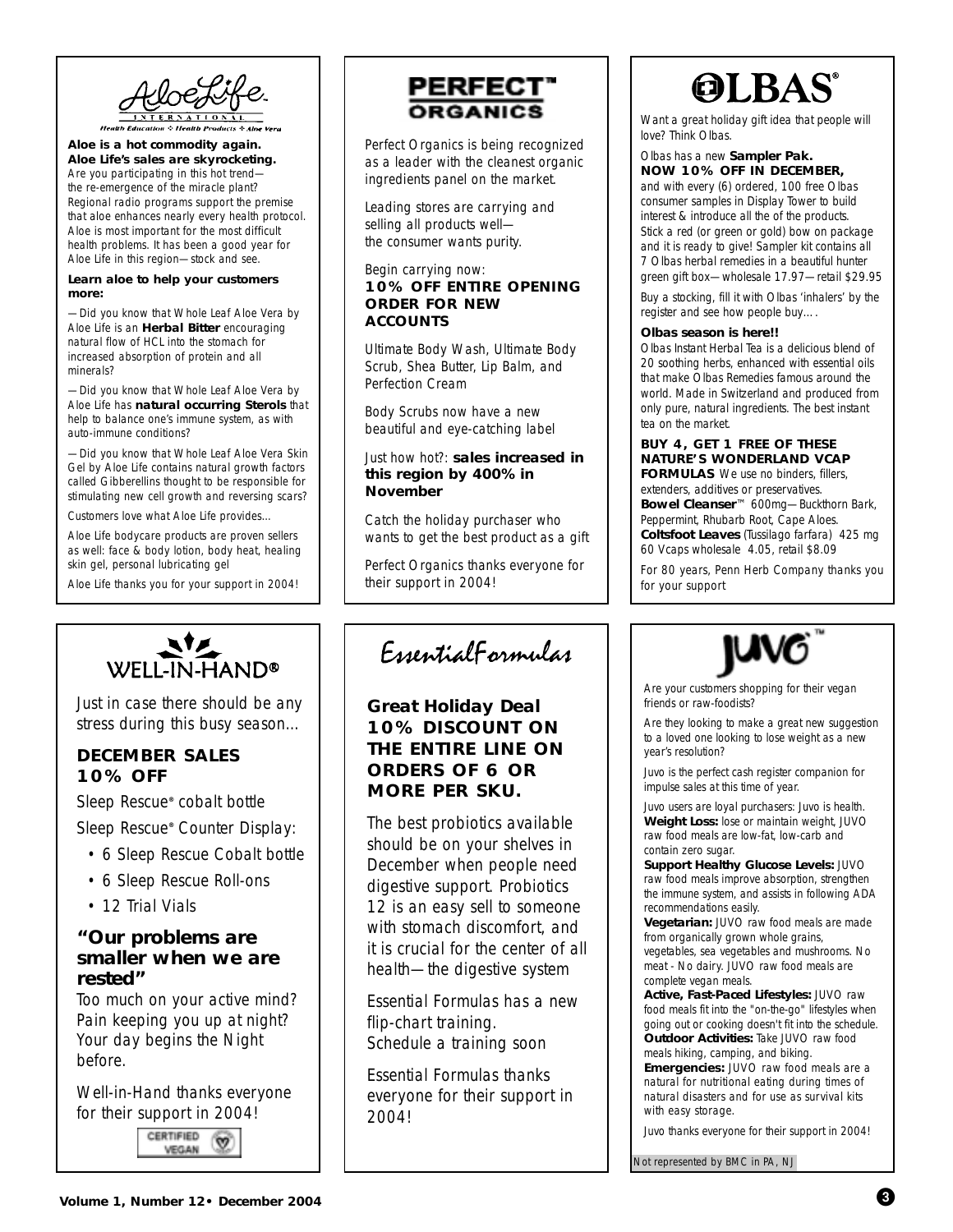

*The Essence of Well-Being®*

AromaLand offers an extensive selection of tester paks, essential oils and blends for every application. Each pak contains six different individually labeled 1 ml vials, and a brochure explaining applications, blending, cautions, etc. They ship 12-paks to a display (same theme), and here are the choices.

### **Essential Oil Sampler paks:**

**Environmental Fragrancing:** 'classic', 'day to night', 'energizing', 'relaxing,' 'respiration', 'romance.'

**Body Fragrancing:** 'goddess,' 'made for men', 'precious flower', 'sensual.'

**Body Care:** 'home & travel', 'A Femme', 'personal spa,' 'sport & fitness.'

Also, this is the time of year for these beautiful offerings:

Aromatherapy diffusers, electric diffusers, aromatherapy lamp rings, car diffusers, aromatherapy candles, 'baby's first massage kit', bath salts, hand & nail treatment, facial serums, and floral hydrosol waters (French lavender, Bulgarian rose, Roman chamomile).

Minimum for free shipping: opening order- \$250. Reorders = \$150.00

Have you seen their new catalogues?



AromaLand—since 1986

*AromaLand wishes you a healthy 2004 and wants to be your essential oil line.*



HERBAL HEALTHCARE

A great sale to introduce products or expand the line with your loyal customers. **Winterize Your Immune System**

"Mix + Match" combine these formulas in any manner and save: **Formulations:** ImmunoCare®, RespiCare®, StressCare®, CoughCare®, CoughCare® sugar free

Pure Herbs: Koflet®, Garlic, Amla, Guduchi, Holy Basil, Neem, Chyavanprash

### **Buy any total and get discounts according to category:**

*20 = 17. 5% off formulation; 5% off pure herbs 32 = 20 % off formulation: 7% off pure herbs*

- *64 = 27% off formulations; 10% off pure herbs*
- *deeper discounts available…*

In 1934, Himalaya produced the world's first hypotensive agent - a feat remarkable not only because it was the very first product to alleviate high blood pressure, but also because it represented the first time in recorded history that an herbal remedy was produced under pharmaceutical-grade processes. Today, Himalaya carries that commitment to quality forward with demonstrated clinical efficacy on all its Natural Health Products through primary research; rigid adherence to current Good Manufacturing Practices (cGMPs); and the application of chromatographic fingerprinting techniques to ensure quality consistency Extensive acute and chronic toxicity studies have established each product as completely safe and without side effects, even on prolonged use.

**NEW!** *Himalaya USA* has introduced to the USA their line of healing bodycare products. Reformulated for the American market with new attractive packing, these products are international best-sellers.

Deep cleansing astringent, Face wash cream, Walnut scrub, Apricot scrub, Deep cleansing milk, Face wash gel, Peel off mask, Gentle refreshing toner, Pimple cream, Refreshing fruit pack, Antiwrinkle cream, Revitalizing night cream, Nourishing skin cream, Soothing body lotion, Purifying mud pack, Dental cream. All herbs used are from Himalaya USA, product manufacturer.

*Himalaya USA thanks everyone for their support in 2004!*

The Hair Doc Company

### **TIMING IS SOMETIMES THE BEST REASON! HAVE GREAT GIFTS FOR THIS HOLIDAY SEASON**

Every store has flirted with the idea at some time or another, many stores have experimented with a few products here and there, and very few stores know how successful this category is in those stores that focus interest on combs, brushes and bath care



Hair Doc has the highest quality products in the industry.

Reliable, exquisite brushes at a reasonable price—what  $\bar{y}$ customers are looking for—and a complete array of superior bath products—from the basics of loofah to flower bath sponges to toothbrushes—to the exceptional beauty skin brush to eye masks to sisal and ayate cloths

### *Hair Doc has the products your customers will love.*

Now ask yourself what better time to add that section you know your store needs.

—Pick a 10 brush assortment, and make a real bath section. and watch people buy their holiday gift purchases in your store.

Great new business, and you are carrying the best.

Minimum for free shipping: \$150.00

Hair Doc/Bass Brushes thanks everyone for their support in 2004!

# **MARKETING IDEAS**

Do you assume that every one of your customers reads the paper, watches the news or pays attention to the world around them. Wrong. Make a bulletin board that you control and use to put cut-out articles on health, nutrition and the politics of your locale so that people turn to you as a necessary community resource.

# **TIP OF THE MONTH:**

Creative product placement is everything. Most stores have relegated two great sellers to the bottom shelves, and their sales reflect this decision. Aloe vera resides below juices in some stores? What makes this decision questionable is that aloe is an herbal medicinal. Place **Aloe Life** in a prominent spot and see sales soar. Likewise, the industry's hottest seller, omega-3s are still sitting out-of-sight in many stores. People want Omega-3s: don't make them difficult to find. Up, at eyesight.

## **2004 HOLIDAY CLOSINGS**

**Bluebonnet** Closed Dec. 24 and Dec. 31 **Herb Pharm** Closed Dec. 24-25, Dec. 31-Jan. 1 **Nordic Naturals** Dec. 24: orders until 3 pm; Closed Dec. 27 and Jan 3 **Newton Homeopathic** Closed Dec. 23-31, Reopens Jan. 3, 2005 **Aloe Life International** Closed Dec 24 **Well-in-Hand** Normal hours, 9-6 M-F, EST **Perfect Organics** Normal hours **Olbas** Normal hours **Hair Doc** Closed Jan. 1 **Himalaya USA** Dec. 23: close at 4 pm, EST; Closed Dec. 24, Dec 31, Jan 3 **Juvo** Normal hours **Essential Formulas** Closed Dec. 23-24

**AromaLand** Normal hours